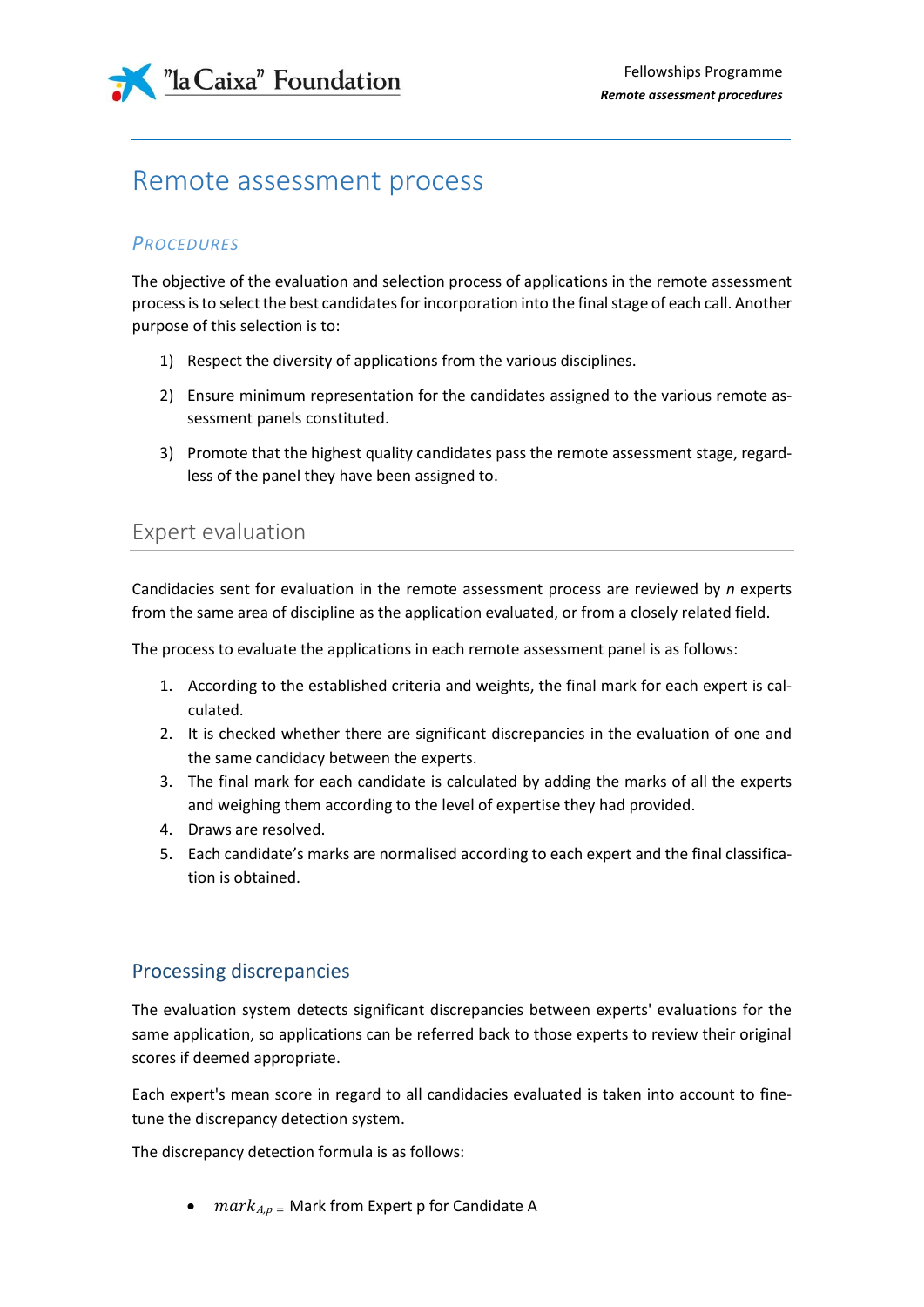

- *mean mark*<sub>p</sub> = Mean mark from Expert p for all candidates evaluated in this programme.
- $mark'_{A,p}$  = New mark from Expert p for Candidate A taking into account the mean evaluation from that expert.

n = Minimum discrepancy value from which the application is submitted for re-evaluation.

#### *Step 1:*

Calculate the new marks taking into account each expert's mean for each mark of each candidate:

 $mark'_{A,p} = mark_{A,p} - mean\,mark_p$  (New marks can be negative)

#### *Step 2:*

Calculate the magnitude of the discrepancy between the new marks of the experts that are farther apart from each other and refer it to a minimum value:

Being max( $mark'_{A,p}$ ) the maximum new mark of the candidate A among all the experts and min( $mark'_{A,p}$ ) the minimum one, if max( $mark'_{A,p}$ ) – min( $mark'_{A,p}$ ) > n  $\rightarrow$  The application is submitted for re-evaluation.

For an evaluation like the current one, where the minim mark is 1 and the maximum mark is 8, values n > 2 are considered discrepant.

### Familiarity with the discipline evaluated

Each expert has, in the scoring form of each application, a section in which they must indicate their level of expertise with the discipline of the candidacy evaluated.

They must choose between two possible levels of expertise:

L**EVEL** 1: Their knowledge corresponds, generically, with the field of the discipline evaluated and their evaluation, therefore, can be considered that of an expert.

L**EVEL** 2: Their knowledge does not correspond, generically, with the field of the discipline evaluated and therefore, their evaluation cannot be considered strictly that of an expert, but it is sufficient taking into account the characteristics of the call.

The final score of an application in its panel is the result of applying different levels of weighting when the levels of expertise indicated by experts evaluating the application do not coincide.

In particular,

• If an expert indicates a higher level of expertise for an evaluated candidacy, an additional half point of weighting is divided between these experts with greater expertise: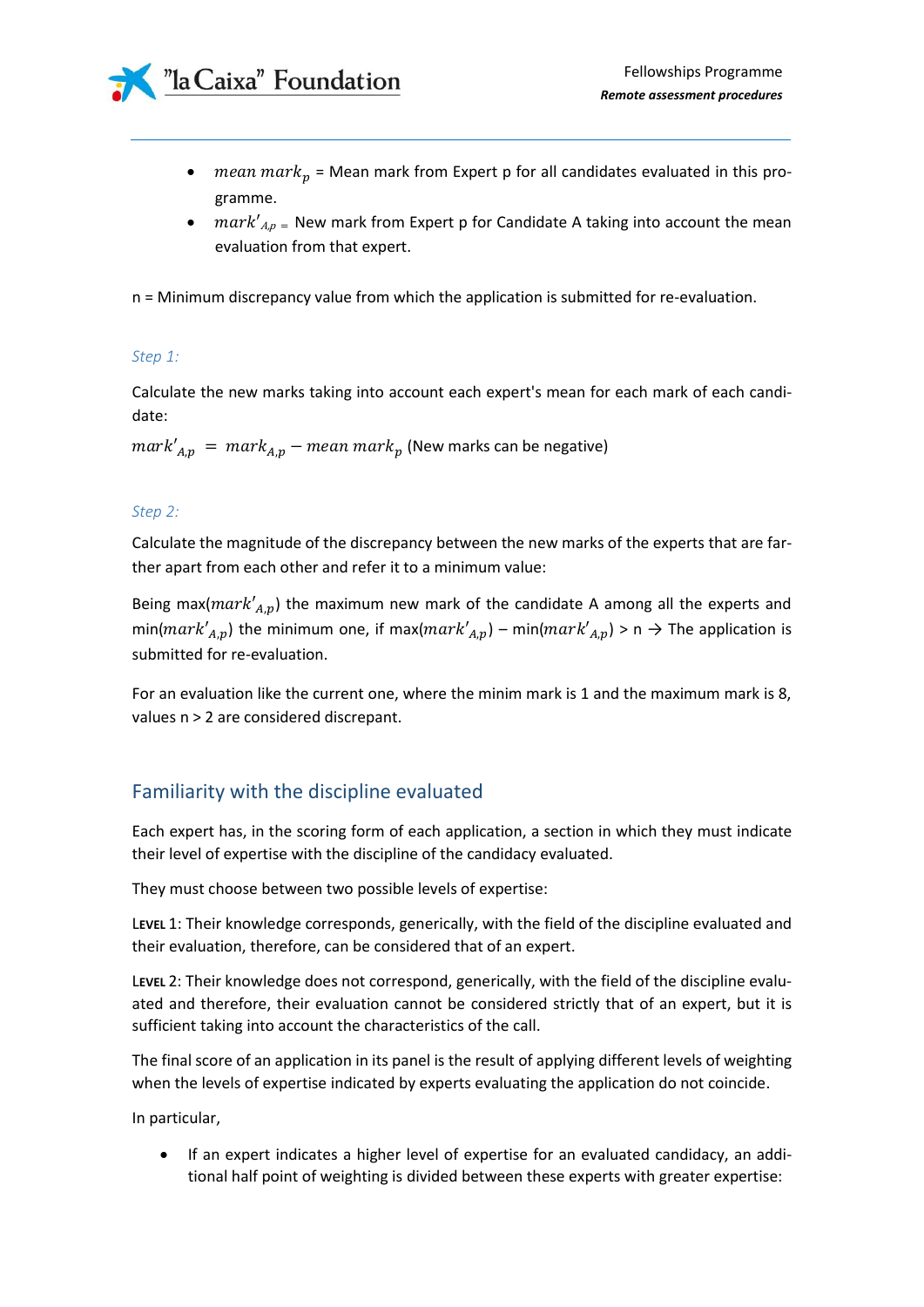

$$
panel\ mark_A = \sum_{p=1}^{m} mark_{A,p} * \frac weight_{A,p}}{\sum_{p=1}^{m} weight_{A,p}}
$$

Where,

- $mark$ <sub>A,p</sub> is the mark from expert p for candidate A (before checking discrepancies).
- weight $_{A,p}$  is the weight of expert p in the candidate A.
- panel mar $k_A$  is candidate's A final mark in the panel.

Example 1:

There are 3 experts in the panel (m=3):  $p_1, p_2, p_3$ 

Evaluators 2 and 3 have indicated a high level of expertise with the discipline of a certain evaluated candidacy A, which gives a weighting value of the score for each evaluator and a total value of the sum of all weights:

 $p_{A,1} =$  *Level 2*  $\rightarrow$  *weight*<sub> $A,1$ </sub> = 1  $p_{A,2} =$  *Level 1*  $\rightarrow$  *weight*<sub> $A,2$ </sub> = 1.25  $p_{A,3}$  = Level 1  $\rightarrow$  weight<sub>A,3</sub> = 1.25

Therefore,

$$
\sum_{p=1}^{3} weight_{A,p} = 3.5
$$

So the final weighting of each expert's score and from the remote assessment process will be:

$$
\frac{weight_{A,1}}{\sum_{p=1}^{3} weight_{A,p}} = 0,286;
$$
\n
$$
\frac{weight_{A,2}}{\sum_{p=1}^{3} weight_{A,p}} = 0,357;
$$
\n
$$
\frac{weight_{A,3}}{\sum_{p=1}^{3} weight_{A,p}} = 0,357;
$$

Example 2:

There are 3 experts in the panel:  $p_1, p_2, p_3$ 

No experts have indicated a high level of expertise with the discipline of a certain evaluated candidacy, which gives a weighting value of the score for each evaluator and a total value of the sum of all weights: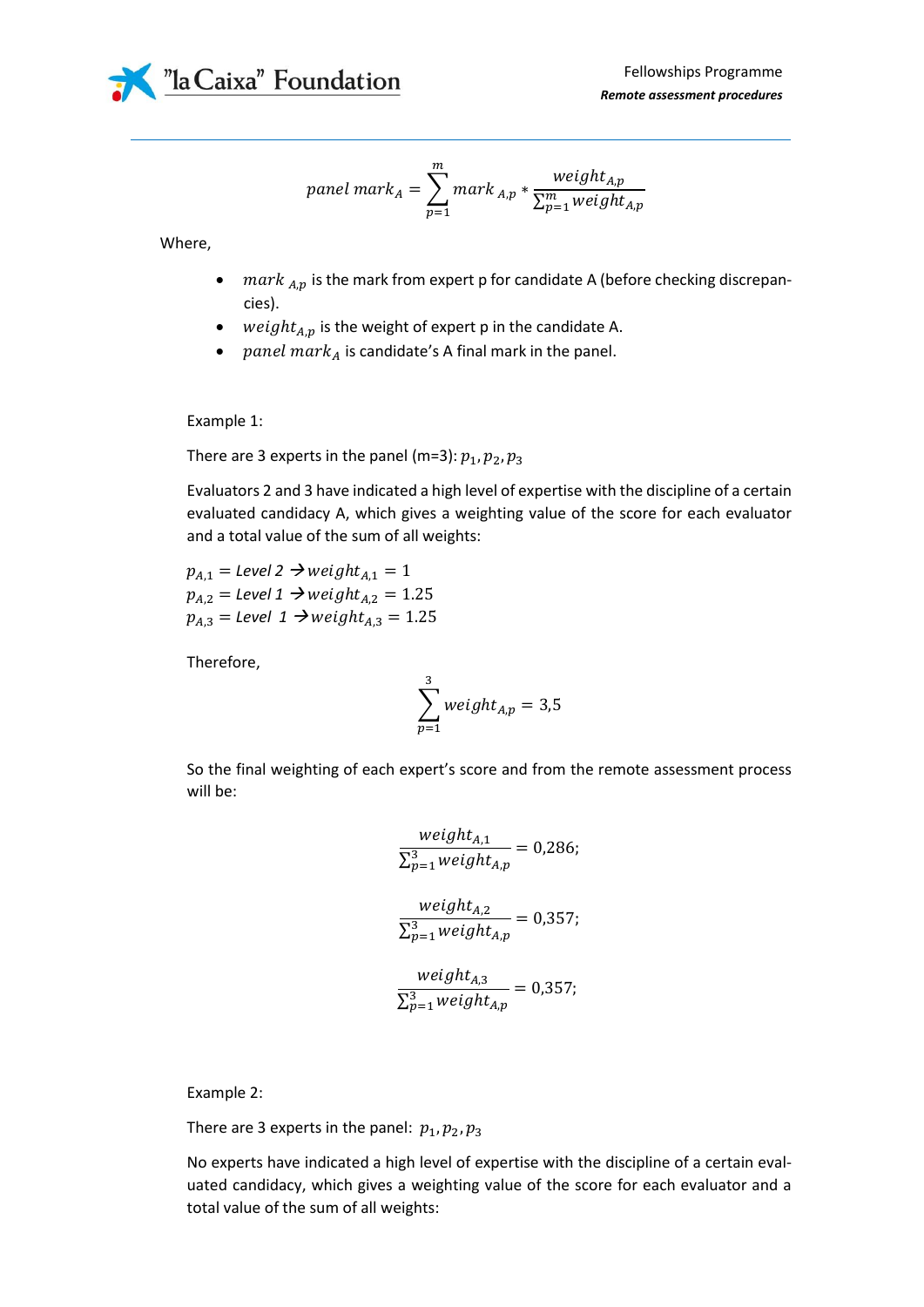

 $p_{A,1} =$  *Level* 2  $\rightarrow$  *weight*<sub> $A,1$ </sub> = 1  $p_{A,2} =$  *Level 2*  $\rightarrow$  *weight*<sub> $A,2$ </sub> = 1  $p_{A,3} =$  *Level* 2  $\rightarrow$  *weight*<sub> $A,3$ </sub> = 1

Therefore,

$$
\sum_{p=1}^{3} weight_{A,p} = 3
$$

So the final weighting of each expert's score will be:

weight $_{\rm A,1}$  $\Sigma_{p=1}^3$  weight  $_{A,p}$  $= 0.33;$ weight $_{\rm A,2}$  $\sum_{p=1}^3$  weight  $_{A,p}$  $= 0.33;$ weight $_{A,3}$  $\Sigma_{p=1}^3$  weight  $_{A,p}$  $= 0.33;$ 

### RESOLUTION OF DRAWS

Resolve draws in all cases by looking at:

- Scores obtained for each candidate in each criterion evaluated.
- The order of consideration (predetermined) from the criterion evaluated.
- The level of expertise acknowledged by each expert for each application.

Suppose three aspects (a1, a2, a3) evaluated for each application (A, B, C...) and each expert's scores (p1, p2, p3) for each criterion evaluated for one and the same candidate (A):  $Q_{a1,p1,A}, Q_{a1,p2,A}, Q_{a1,p3,A}, Q_{a2,p1,A}, Q_{a2,p2,A}, Q_{a2,p3,A}, Q_{a3,p1,A}, Q_{a3,p2,A}, Q_{a3,p3,A}$ . The experts have weights: weight $A_{A,1}$ , weight $A_{A,2}$ , weight $A_{A,3}$ .

Each score corresponds to:

 $Q_{a1,p1,A}$ = Score of the criterion (a1) by the expert (p1) of the candidacy (A).

Suppose the following order of determination to resolve draws:

1st -  $Q_1$  (score for criterion 1) 2nd - Q<sub>2</sub> (score for criterion 2)  $3rd - Q<sub>3</sub>$  (score for criterion 3)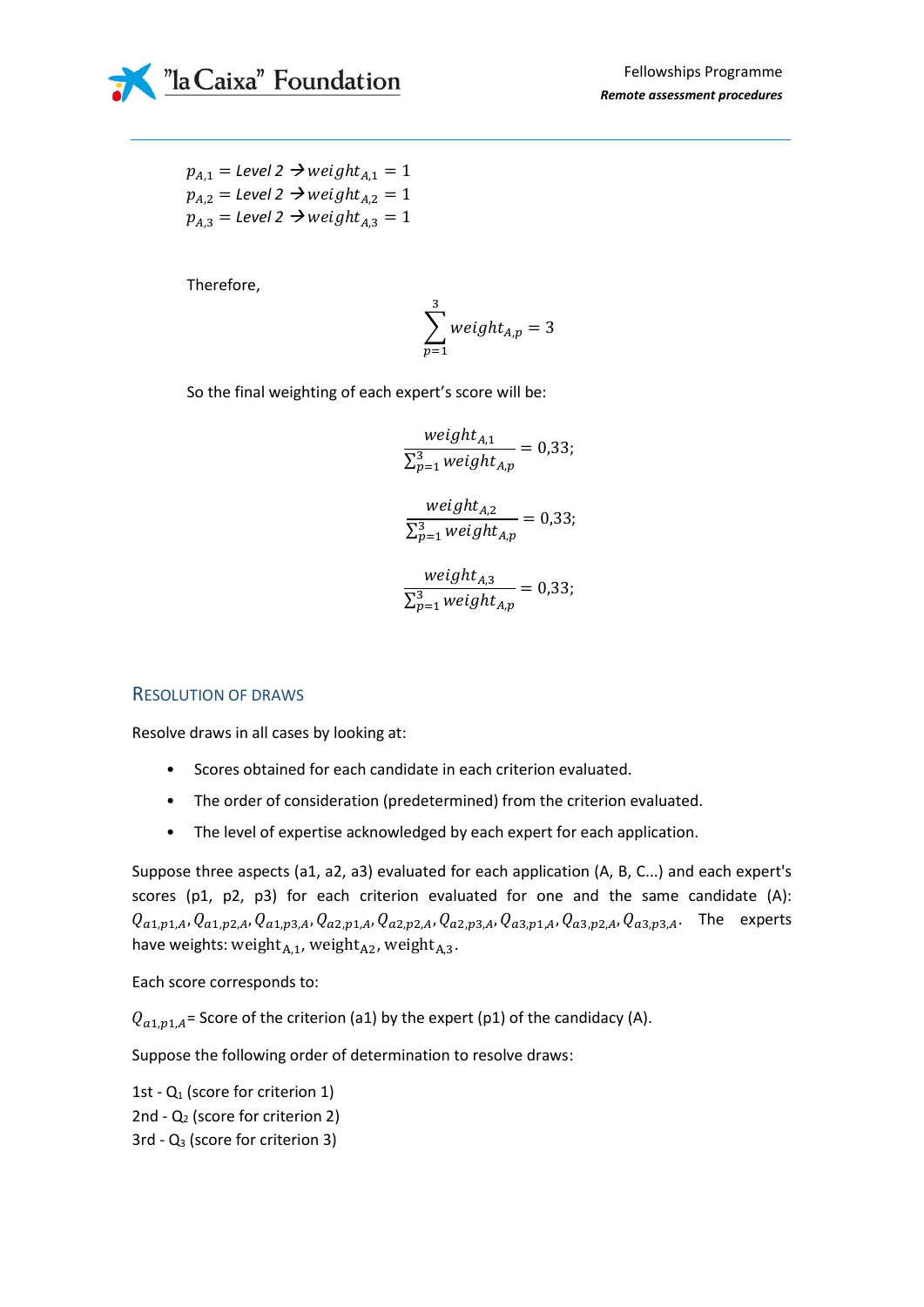

To calculate the final mark of the first section considered, expertise weights would be used for candidate (A)  $(Q_{1,F,A})$ :

$$
Q_{1,F,A} = \frac{weight_{A,1}}{\sum_{p=1}^{m} weight_{A,p}} * Q_{a1,p1,A} + \frac{weight_{A,2}}{\sum_{p=1}^{m} weight_{A,p}} * Q_{a1,p2,A} + \frac{weight_{A,3}}{\sum_{p=1}^{m} weight_{A,p}} * Q_{a1,p3,A}
$$

Compare the weighted final marks of each candidate for the first section:

If  $Q_{1,F,A} > Q_{1,F,B} \rightarrow$  Candidate (A) is ahead of candidate (B) If  $Q_{1,F,A} < Q_{1,F,B} \rightarrow$  Candidate (B) is ahead of candidate (A) If  $Q_{1,F,A} = Q_{1,F,B} \rightarrow$  The system examines  $Q_2$  and so on successively.

In the event the draw persists, they shall be resolved by entering, as an additional weighting factor, the qualitative score given by each of the experts that have assessed the applications that needed a draw to be broken. In particular:

• Each expert will score several aspects following a qualitative scale on which each of the possible values will have a numerical score assigned:

|                | Value                                        |       |                                                                 |             |       |         |                |             |
|----------------|----------------------------------------------|-------|-----------------------------------------------------------------|-------------|-------|---------|----------------|-------------|
|                | $V_1$                                        | $V_2$ | $V_3$                                                           | $V_{\rm A}$ | $V_5$ | $V_{6}$ | V <sub>7</sub> | $V_{\rm R}$ |
| Aspect         | Associated numerical score                   |       |                                                                 |             |       |         |                |             |
|                |                                              |       | $Q = 1$   Q = 2   Q = 3   Q = 4   Q = 5   Q = 6   Q = 7   Q = 8 |             |       |         |                |             |
| Score of $A_1$ | $Q_{A1} = Q_{A1,p1} + Q_{A1,p2} + Q_{A1,p3}$ |       |                                                                 |             |       |         |                |             |
| Score of $A_2$ | $Q_{A2} = Q_{A2,p1} + Q_{A2,p2} + Q_{A2,p3}$ |       |                                                                 |             |       |         |                |             |
| Score of $A_3$ | $Q_{A3} = Q_{A3,p1} + Q_{A3,p2} + Q_{A3,p3}$ |       |                                                                 |             |       |         |                |             |
| Score of $A_n$ | $Q_{An} = Q_{An,p1} + Q_{An,p2} + Q_{An,p3}$ |       |                                                                 |             |       |         |                |             |
| Total score    | $Q_{A1} + Q_{A2} + Q_{A3} + Q_{An}$          |       |                                                                 |             |       |         |                |             |

• The total score for each candidate is calculated in this qualitative section, which will be compared, in the event of a draw, with the other candidates with the same score to determine the final order of these candidacies.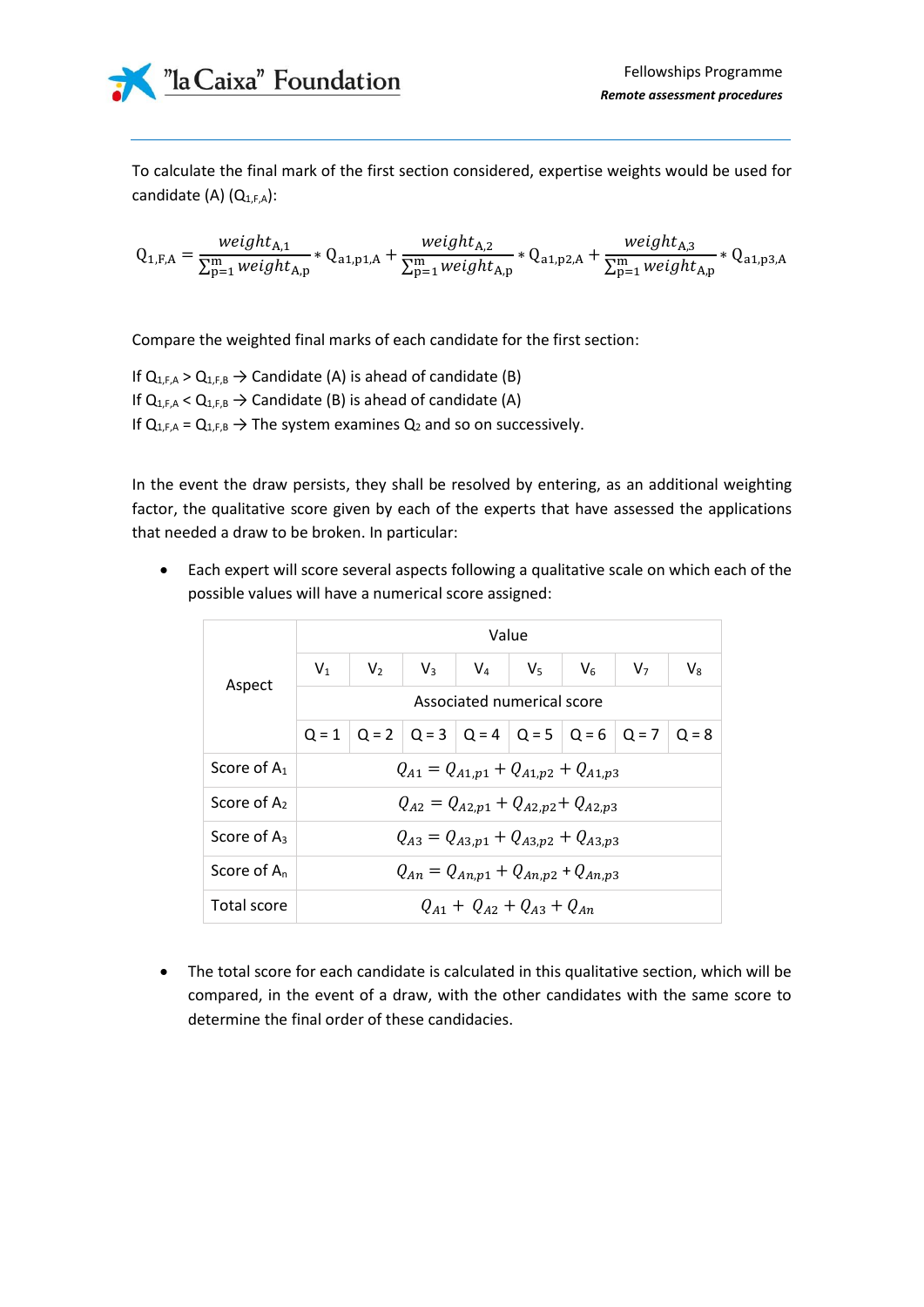

# Determination of candidates who pass the remote assessment process by panel

Use a two-stage process to determine the number of candidates who pass the remote assessment process by each panel: remote assessment within the panels themselves and remote assessment according to the ranking of the candidates evaluated in all panels associated with the same committee.

### FORMATION OF PANELS

All applications are associated with a review panel according to the discipline corresponding to the project presented. Each candidate has self-assigned a panel for their application.

In general, each panel cannot have fewer than 10 candidates or more than 40. If the panel does not reach this minimum number, it will merge with another panel among those associated with the same committee. If the panel exceeds the maximum number, it will be split to form as many new panels as needed to avoid exceeding the maximum number of candidates associated with the same panel.

The number of contact committees that will be formed in the final stage of the face-to-face assessment process and the number of sessions each committee devotes to evaluating applications by the interview system is determined at the beginning of the call in response to historical data of previous calls. The Fellowships Programme Office will determine the maximum number of applications that exceed the remote assessment stage based on a formalised procedure.

### PROPORTIONAL ALLOCATION

All panels formed are associated with one of the face-to-face assessment committees planned for the final phase of this Fellowships programme process.

All face-to-face assessment committees planned have a previously assigned number of candidates they must evaluate. This number is also the number of candidates from the panels associated with each committee who pass the remote assessment.

Seventy percent of the total number of assessable candidates are apportioned from each panel, according to the number of candidates that corresponds to the committee to which that panel is associated with.

- In no case can there be any panel that does not contribute any candidate to a committee. If when rounding the value = 0, one candidate is assigned.
- Each panel is assigned a number of assessable candidates according to the proportionality formula mentioned. The system will round upwards if the decimal fraction in a panel is equal to or greater than five tenths, or downwards if the fraction is lower than five tenths.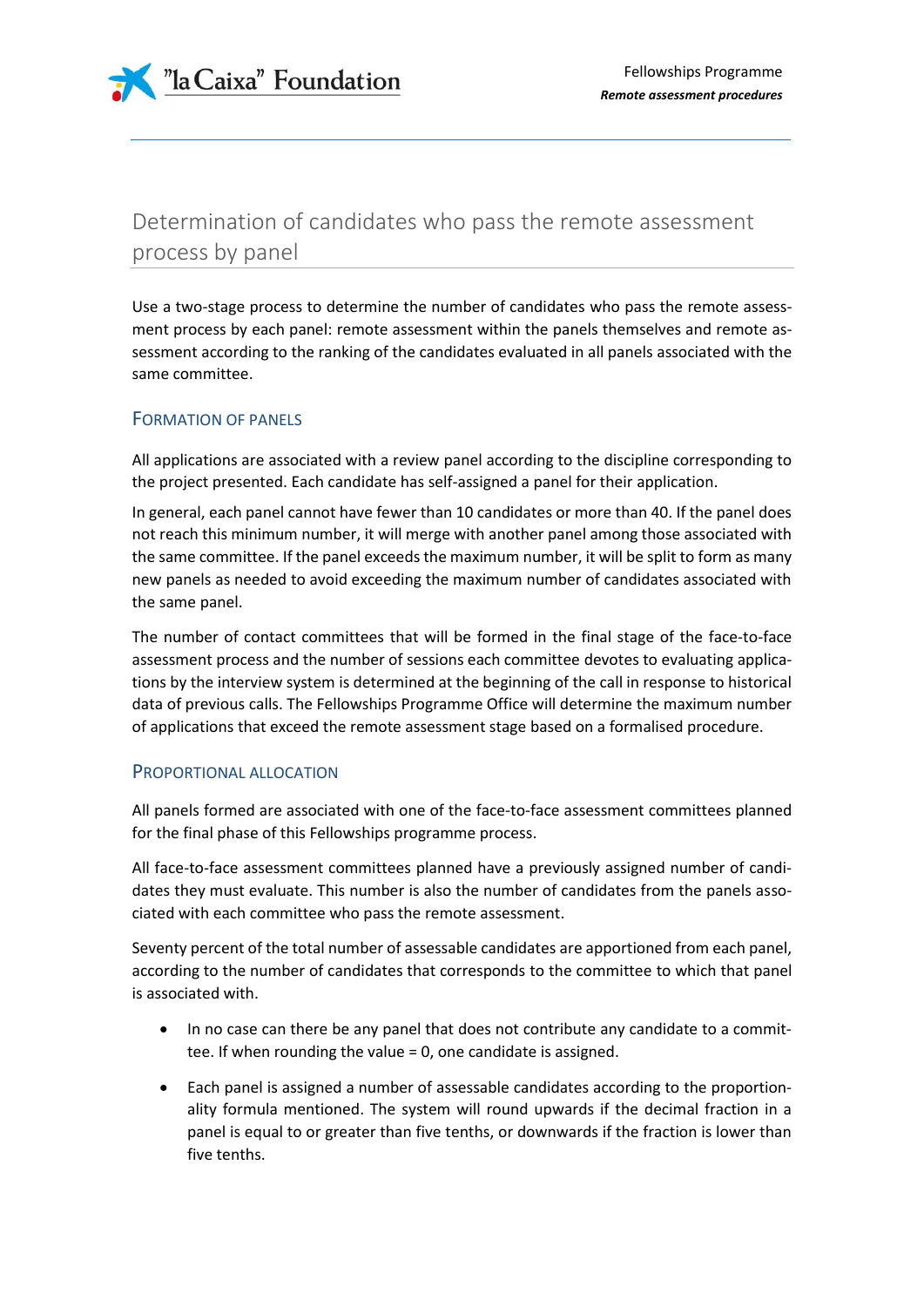• If the rounding leads to the number of candidates who pass the remote assessment process exceeding 70% of the positions assigned to a committee, the system shall choose the highest fractions resulting from applying the proportionality formula until the number of applications corresponds to 70%.

#### EXAMPLE:

| <b>COMMITTEE 1</b>                                |              |              |                 |  |  |
|---------------------------------------------------|--------------|--------------|-----------------|--|--|
| Total of candidates the committee shall interview | 45           |              |                 |  |  |
| Proportional assignment: 70% of the 45 places     | 32           |              |                 |  |  |
| <b>PANELS</b>                                     |              |              |                 |  |  |
| Panel                                             | Applications | % over total | Places assigned |  |  |
| Panel 1                                           | 45           | 24.59%       | 8 (7.86)        |  |  |
| Panel 2                                           | 30           | 16.39%       | 5 (5.24)        |  |  |
| Panel 3                                           | 40           | 21.86%       | 7 (6.99)        |  |  |
| Panel 4                                           | 15           | 8.20%        | 3(2.62)         |  |  |
| Panel 5                                           | 11           | 6.01%        | 2(1.92)         |  |  |
| Panel 6                                           | 22           | 12.02%       | 4 (3.84)        |  |  |
| Panel 7                                           | 20           | 10.93%       | 3(3.50)         |  |  |
| Total                                             | 183          | 100%         | 32              |  |  |

### ASSIGNMENT BY CLASSIFICATION

After applying evaluation algorithms described in the first section of this document (see "Expert evaluation"), all candidates have a rating from 1 to 8 and are associated with a remote assessment panel, which in turn is associated to a committee.

To assign the remaining 30% of positions to each committee, a single classification of all candidates linked to the panels associated with the same committee will be created and they will be selected according to the resulting order.

This unique classification will be done according to the following normalisation procedure:

The mean mark of the candidates from one and the same panel will be calculated  $(mean_n):$ 

$$
mean_p = \frac{\sum_{c=1}^{n} panel\ mark_{c,p}}{n}
$$

Where, p = panel P n = number of candidates evaluated by that panel.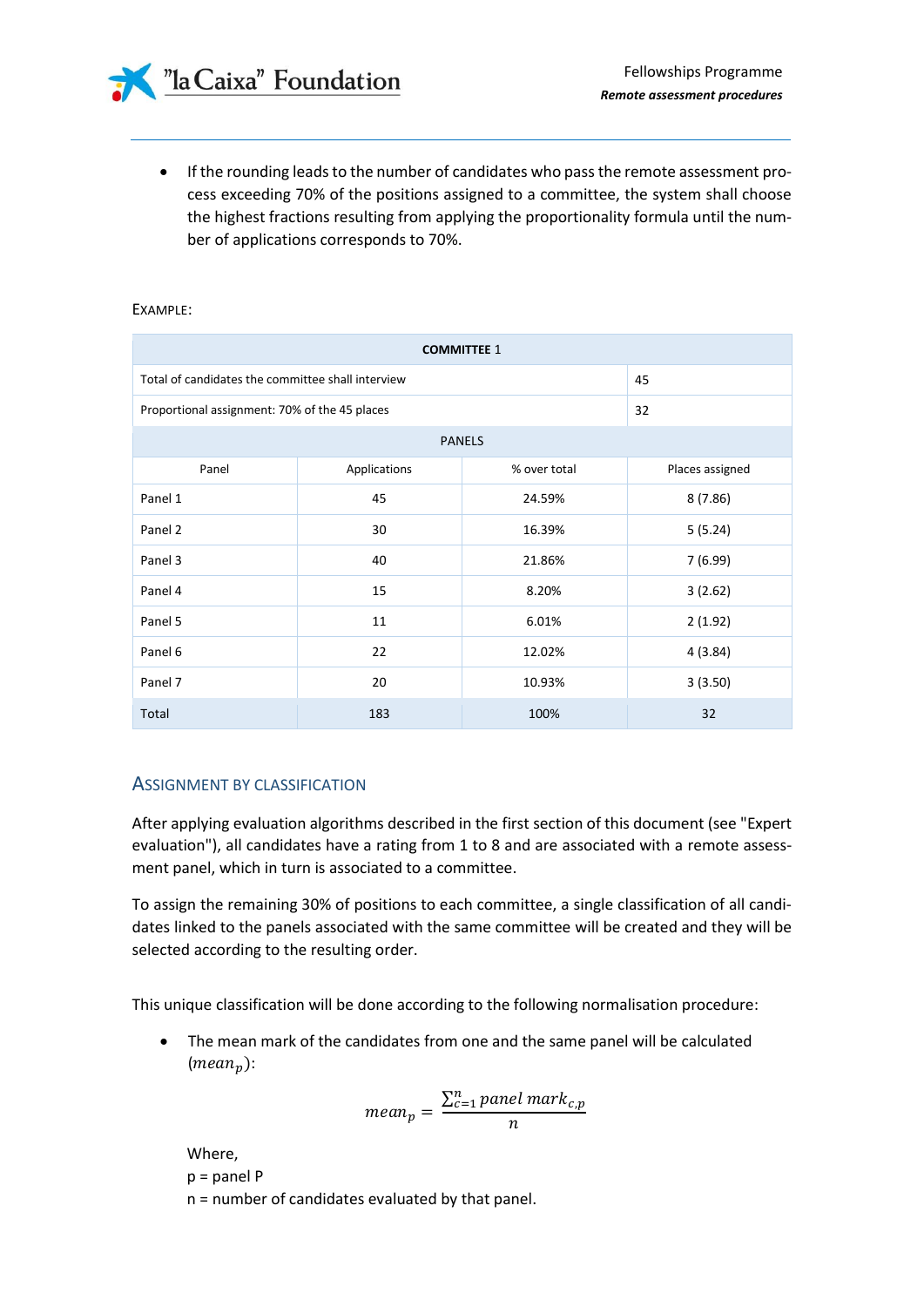

mark = numerical score obtained by the candidate in the panel, resulting from the procedure described in the first section of this document. c = candidate C

• The standard deviation of that same panel with respect to all its candidates is calculated:

Standard deviation<sub>p</sub> = 
$$
\sqrt{\frac{\sum_{c=1}^{n}(panel\ mark_{c,p} - mean_p)^2}{n-1}}
$$

• Finally, standardise the score from each panel for each candidate evaluated:

classification mar $k_{c,p}=$  $p$ anel mar $k_{c,p}-m e a n_p\,$ standard deviation $_{p}$ 

The *classification*  $mark_{c,p}$  is the one used to establish the integrated score of applications from one and the same committee, from which the remaining 30% of candidates who pass the remote assessment process will come.

### Subcommittees

Each committee may be divided into *n* subcommittees determined on the basis of the number of applications received for each main committee. The distribution of the candidates to be interviewed by each of these subcommittees will be made from the final list of shortlisted candidates for each main committee and classified from highest to lowest score of the pre-selection phase (the first, the best). The distribution of the candidates among the *n* (in this example 3) subcommittees will be carried out by assigning a candidate to each subcommittee in order of ranking and in the following alternate way:

- 1 (Candidate with the best score) -> subcommittee 1
- 2 -> subcommittee 2
- 3 -> subcommittee 3
- 4 -> subcommittee 1
- 5 -> subcommittee 2
- 6 -> subcommittee 3
- Successive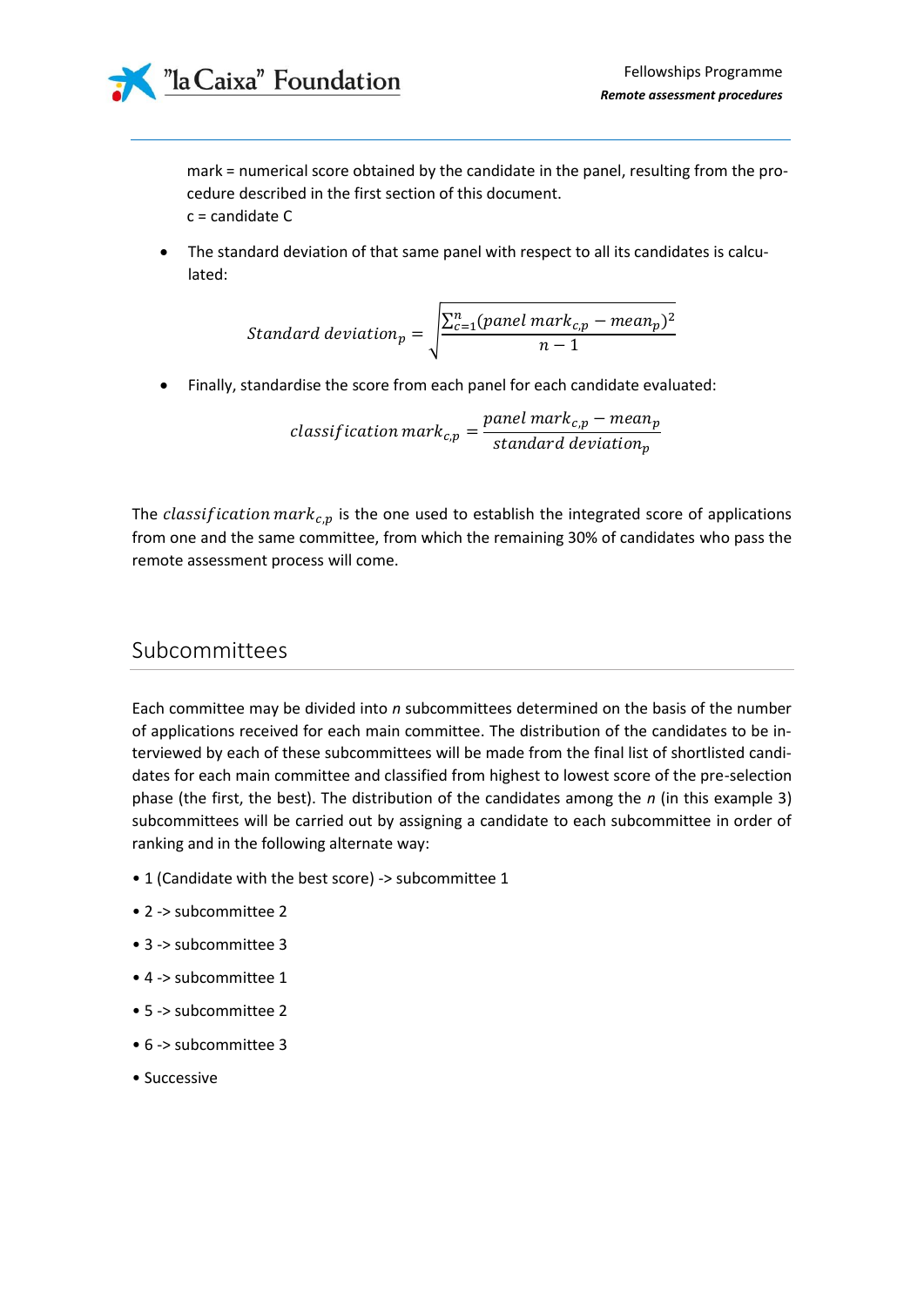

# Feedback for the candidate

In order to provide adequate feedback to the candidate on the assessment of their candidacy during the remote assessment process, their qualifications for each criteria will be analysed for comparison with the qualifications of the other candidates of their panel.

The following steps shall be followed to perform this process:

- 1. Standardise the mark of each criteria for each candidate for each expert according to the following procedure:
	- Calculate the expert's mean mark for each criterion ( $mean_{p,k}$ ):

$$
mean_{p,k} = \frac{\sum_{c=1}^{n} criterion \, mark_{c,p,k}}{n}
$$

Where,

p = expert P n = number of candidates from the committee. mark = numerical score obtained by the candidate, resulting from the scores in the various sections, by that expert. c = Candidate C

k=criterion K

• The standard deviation of that same expert for that criterion is calculated regarding all the panel's candidates:

$$
standard \ deviation_{p,k} = \sqrt{\frac{\sum_{c=1}^{n} (criterion \ mark_{c,p,k} - mean_{p,k})^2}{n-1}}
$$

• Finally, each expert's scores for each candidate and criterion evaluated are standardised:

$$
standardised criterion mark_{c,p,k} = \frac{criterion\ mark_{c,p,k} - mean_{p,k}}{standard\ deviation_{p,k}}
$$

2. For each criterion, the average mark of the various experts is calculated, to then calculate for each candidate the corresponding mark. Once again, the corresponding expertise weights of each expert are used: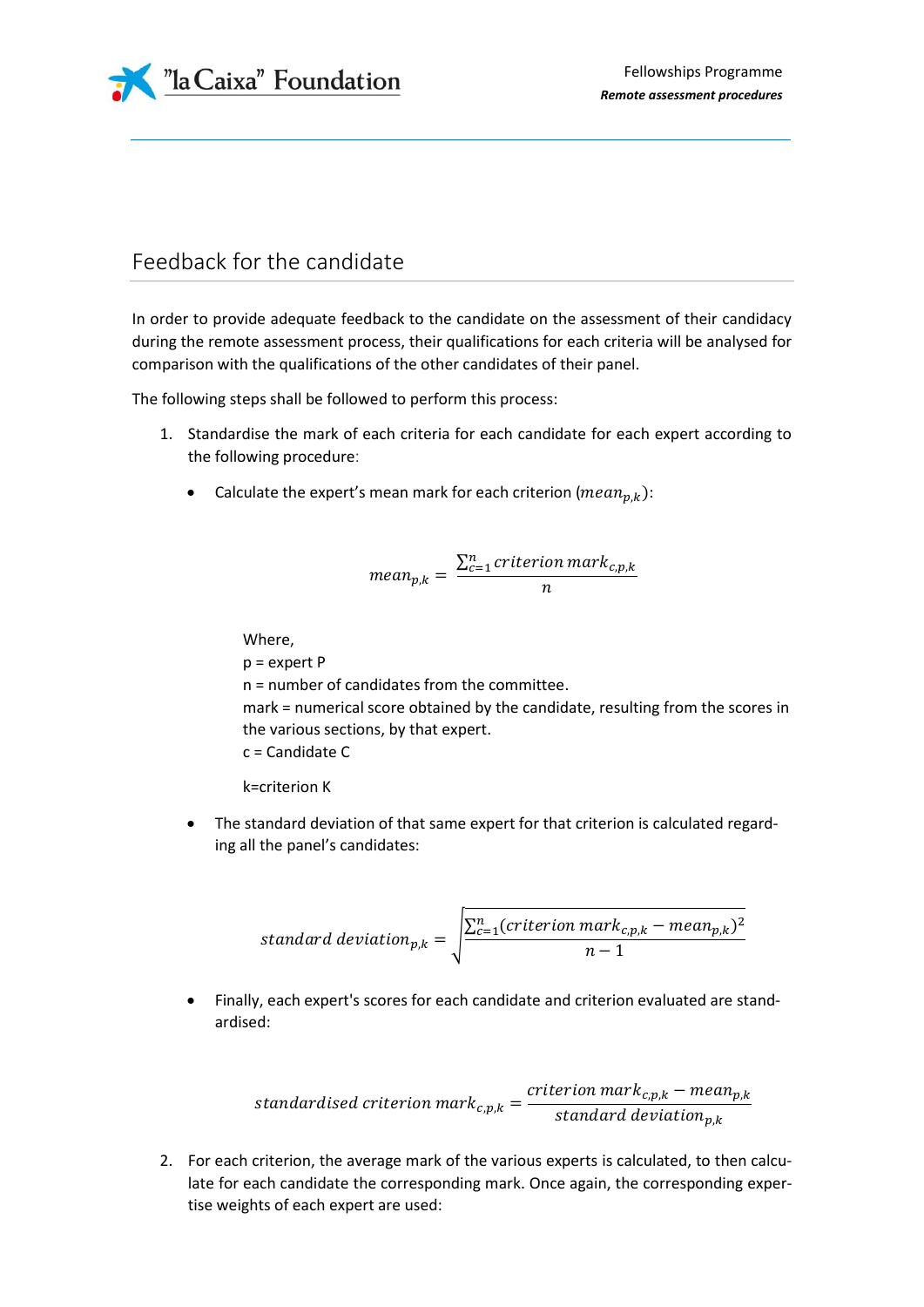

$$
final criterion mark_{c,k} = \sum_{p=1}^{m} standardised criterion mark_{c,p,k} * \frac{weight_{c,p}}{\sum_{p=1}^{m} weight_{A,p}}
$$

- 3. When the marks for each candidate for each criterion are available, calculate the quartiles (percentages of 25%, 50% and 75%) of each criterion, which are named  $Q_1,Q_2,Q_3$ respectively. The quartiles are those numbers that having an orderly list are situated in the 25%, 50% and 75% positions respectively of that list.
- 4. Finally, a number is assigned to each candidate for each criterion indicating in which segment they are found:
	- If new mark<sub>c,k</sub>  $\leq Q_1$ : segment<sub>c,k</sub> = 4,
	- If  $Q_1 \leq new \, mark_{c,k} \leq Q_2$ : segment<sub>c,k</sub> = 3,
	- If  $Q_2 \leq new \, mark_{c,k} \leq Q_3$ : segment<sub>c,k</sub> = 2,
	- If  $Q_3 \leq new \, mark_{c,k}$ : segment<sub>c,k</sub> = 1

Note: The algorithms, procedures and formulas used in this document have been prepared by **Miquel Picallo***,* a "la Caixa" fellow (North America, 2011).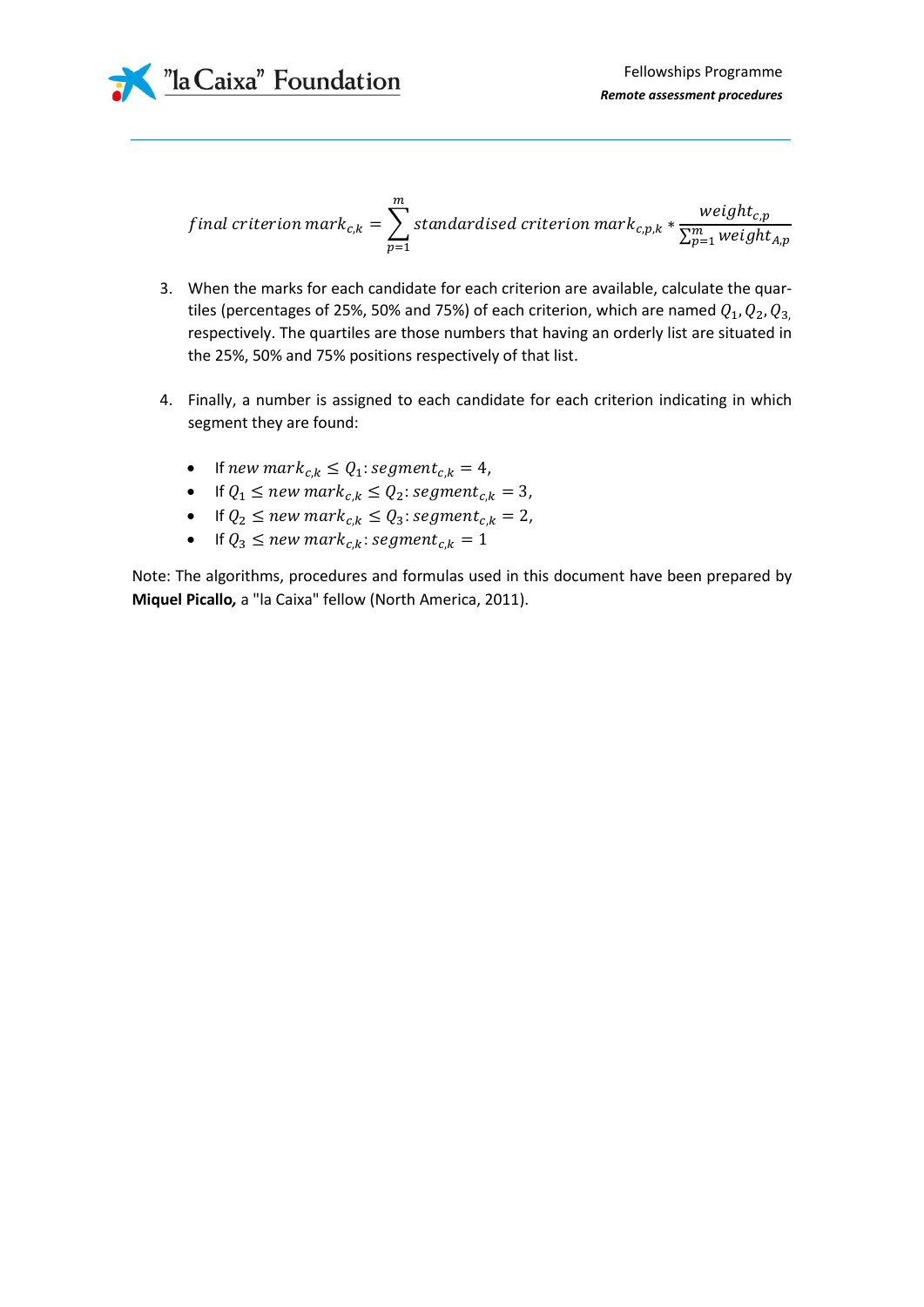

# Postdoctoral Junior Leader rating criteria

*GUIDELINES AND CRITERIA FOR THE EVALUATION OF APPLICATIONS DURING THE SHORTLISTING PROCESSES FOR THE POSTDOCTORAL JUNIOR LEADER FELLOWSHIPS PROGRAMME*

# General considerations

The shortlisting process is carried out by independent evaluators: renowned professors and researchers from each discipline.

To rate candidates during the shortlisting process, evaluators will use a rating scale with three aspects for evaluation, each of which will have a certain weight.

Each evaluator must justify—with a short, explanatory text—the reasons behind the rating for each evaluated application, as well as its strong and weak points.

Additionally, evaluators must perform a qualitative evaluation of different aspects of the application, with a twofold purpose:

- To provide additional information for evaluators who participate in the final stage of the selection process through interviews.
- To break a tie between applications that get the same score during the shortlisting process.

These fellowships are restricted to areas of Health Sciences, Technologies, Engineering, Mathematics and Physics. All applications have been previously reviewed to verify that they meet the formal requirements of the call but their scientific content has not been reviewed. We kindly ask you that in case you detect any application that, in your opinion, does not meet this requirement, please inform us as soon as possible to determine its eligibility.

### Score

Each evaluated aspect must be rated using one of the values in the scale below:

| Rating           | Score |
|------------------|-------|
| Exceptional      | 8     |
| <b>Fxcellent</b> | 7     |
| Very good        | 6     |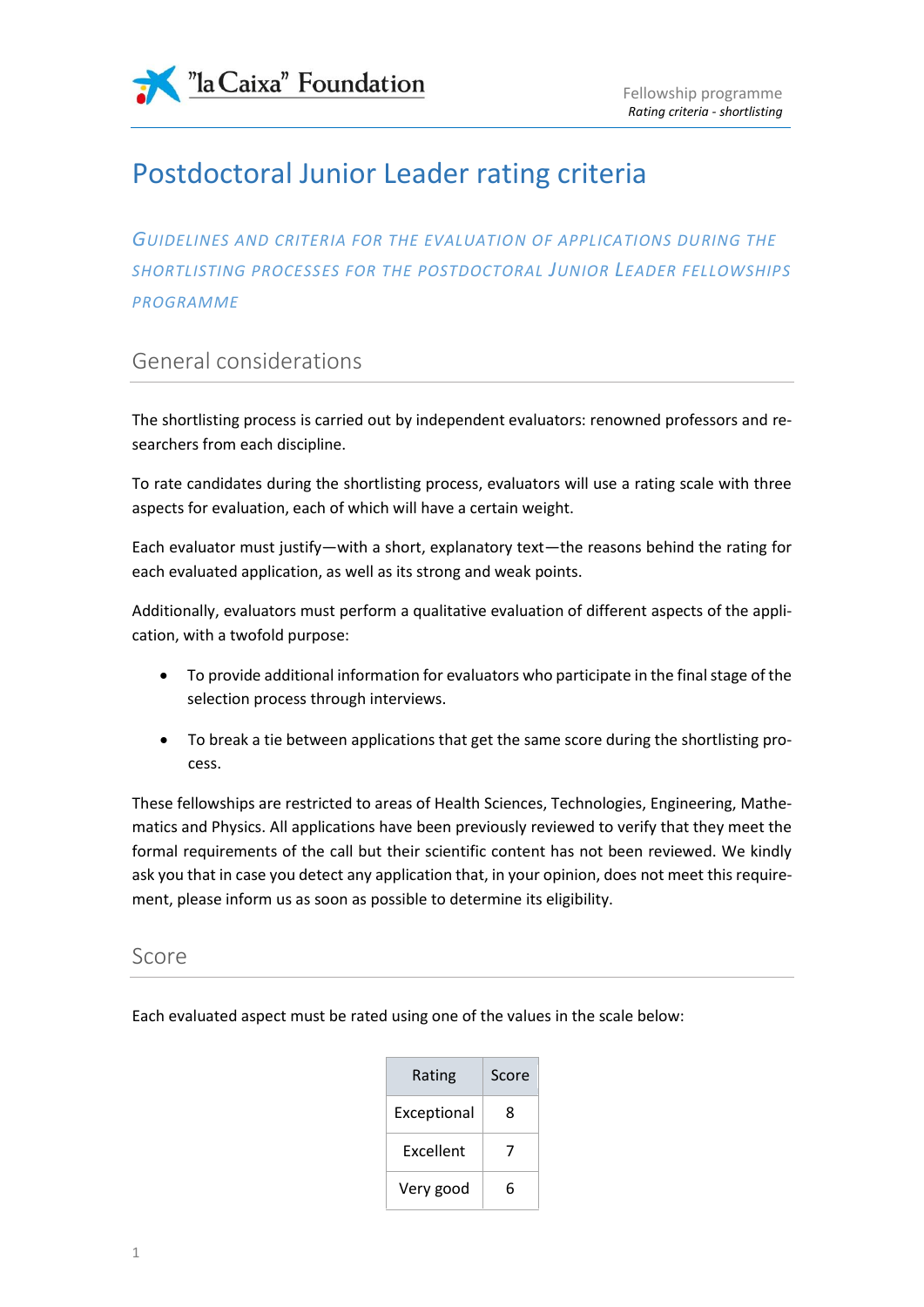

| Good      | 5 |
|-----------|---|
| Average   | 4 |
| Mediocre  | 3 |
| Poor      | 2 |
| Very poor | 1 |
|           |   |

# Aspects evaluated

Each evaluator must rate three aspects for each application: track record, statement of purpose and reference letters, each with a certain weight:

### 1. EXCELLENCE OF PROFESSIONAL BACKGROUND

*Summary: professional or scientific track record in relation to the stage of the candidate's career. The candidate's qualifications (stays at renowned laboratories and centres and accredited experience in the proposed line of research) will be assessed. The candidate's prior productivity, with an emphasis on the quality of their contributions, will be assessed. Evaluation of productivity may be supplemented with other contributions such as scientific and technical books or chapters, work presented at congresses, and in general, any other contribution that will make it possible to evaluate different aspects of the candidate's scientific production and qualifications, will be assessed.*

With regard to track record, the following will be assessed:

- Quality of scientific output resulting from the candidate's prior research activities, considering the number and level of publications, as well as their contribution regarding such publications (number of authors, position, etc.), books, participation in conferences and other activities described in their application.
- The capacity to carry out their work, leadership and independent thinking will be evaluated based on their previous work and scientific output, as well as their prior training to carry out their proposal. These criteria include previous works (as the primary author or head, according to the criteria for each area, position and number of authors in the works published in scientific journals, citations, impact factors, patents granted or licensed, among others) related to the proposal.
- The quality and the depth and breadth of their track record must be assessed depending on the stage of their scientific career, considering the scientific discipline of the proposal. In this regard, younger candidates or who have made an interruption of research career for justified reasons, cannot be penalised for having a relatively short track record, assessing the intellectual inquisitiveness shown to complete their track record.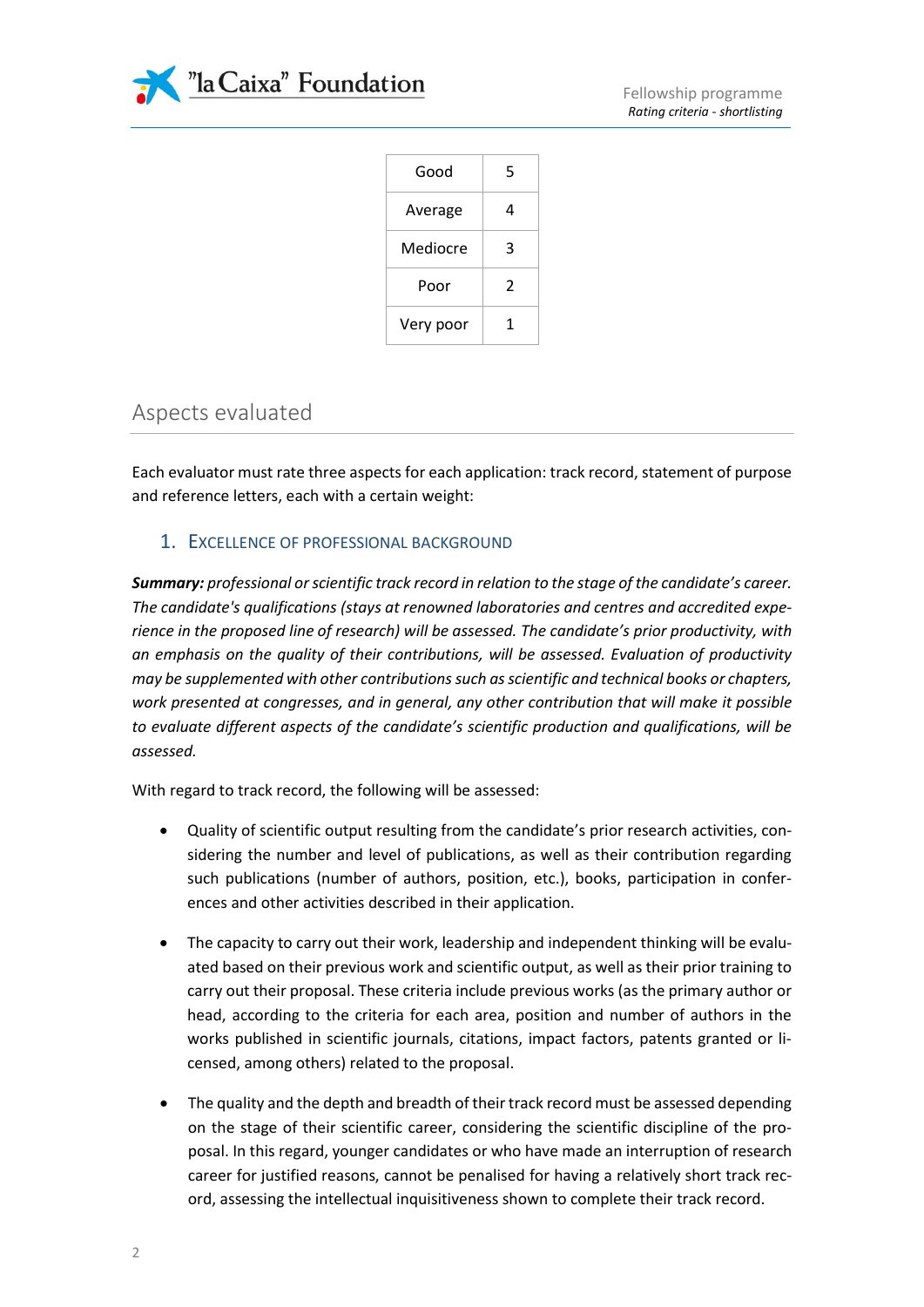

• Stable and well-planned paths throughout their entire career. Should there be changes in their career path, these must be duly justified and supported. In case they have professional experience, its relevance in relation to the proposed project must be explained.

The weight of this section will be 50%.

### 2. MOTIVATION AND RESEARCH PROPOSAL

*Summary: excellence of the submitted proposal in the personal statement document considering its originality, innovative character and potential impact, as well as the quality and suitability of the chosen research centre.*

In this section, the personal statement on the one hand, and the choice of centre and line of research on the other hand, will be assessed.

As far as the personal statement is concerned, it is important to consider:

- The proposal will be mainly evaluated for its scientific quality, relevance to the research subject and conceptual or methodological innovation. In addition, the contribution of its expected results towards the development of science, technology or society, as well as its feasibility and exploitation potential, will be assessed.
- The personal statement must be coherent and well structured, and the proposed project must be kept within a path with a broader scope, scientifically or professionally speaking. In this regard, the candidate must state—and the evaluator must rate—to what extent the research project for which they are applying for the fellowship is a necessary step in the right direction. The personal statement submitted must be innovative and original. The proposals that involve risk and creativity, as well as the proposals that put forth well-thought-out entrepreneurship projects will be looked upon favourably.
- The personal statement should make clear the conceptual relevance of the research within the context of the current state of the field, the suitability and feasibility of the proposed approach, the expected results and their foreseeable impact in the proposal's field. The innovative aspect of the proposed scientific concept should be highlighted: originality of the project and its potential for the creation of new knowledge within the scientific discipline, as well as possible use of new technologies and methodologies.
- The project's social return on investment—understood in its broadest sense—must be evaluated: advancement of science and knowledge, creation of wealth and the possibility of transfer to third parties.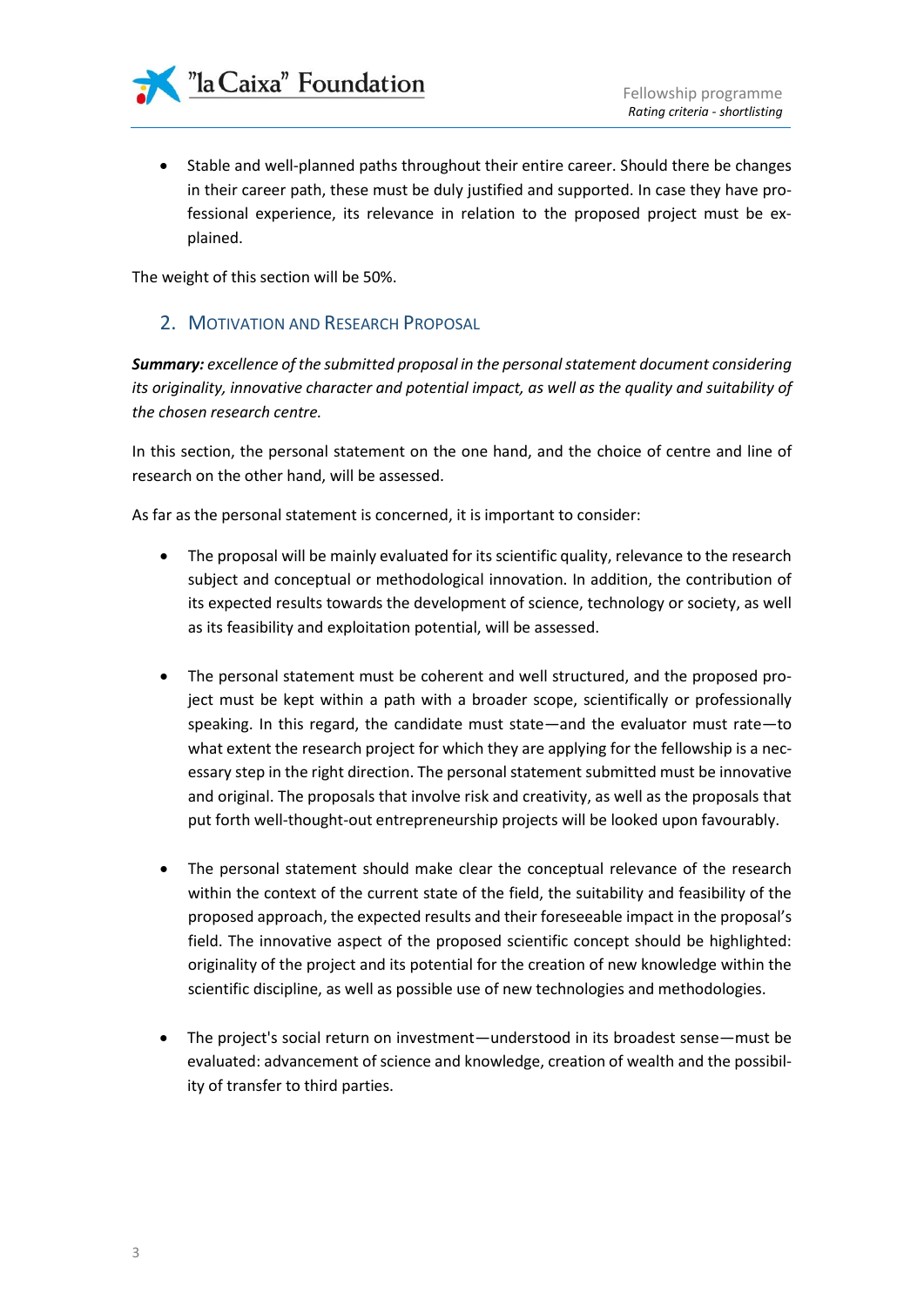

With regard to the line of research and host centre, it is important to consider:

- Firstly, that the call for applications does not require candidates to accredit prior admission to a certain research centre. Therefore, candidates that do not show such admission should not be penalised.
- Nevertheless, the candidate's interest and initiative in finding information on the opportunities provided by the research centres that best suit their personal goals should be looked upon favourably. In this regard, the following can be considered:
	- o The quality of the line of research and that of the centre where it will be carried out.
	- o Whether it has been a reasoned choice and whether alternative options have been considered.
	- o Whether the possibility of being accepted or not has been evaluated realistically, provided that the candidate has made this explicit in the proposal.
- In the personal statement, the candidate must justify both their interest in the line of research that they wish to pursue and the suitability of the centre or centres where they propose to carry it out.
- Generally speaking, applications that involve coming into contact with new professional or scientific environments will be looked upon favourably. Likewise, ideas that express future interdisciplinary projects or that consider intersectoral aspects will be evaluated favourably.

The weight of this section will be 35%.

### 3. REFERENCE LETTERS

*Summary: the reference letters received in support of an application will be rated considering the details of the contents with regard to the application, as well as the profile of the people signing them.* 

In this section:

- The standing of the person writing the letter (rank, scientific excellence, among others), as well as their relationship with the project proposed by the candidate, will be considered.
- It will be assessed whether wording is personal and specific to the project that it supports, and that it refers not only to subjective or personal aspects of the candidate, but also to their intellectual capacities and the proposed scientific project.

The weight of this section will be 15%.